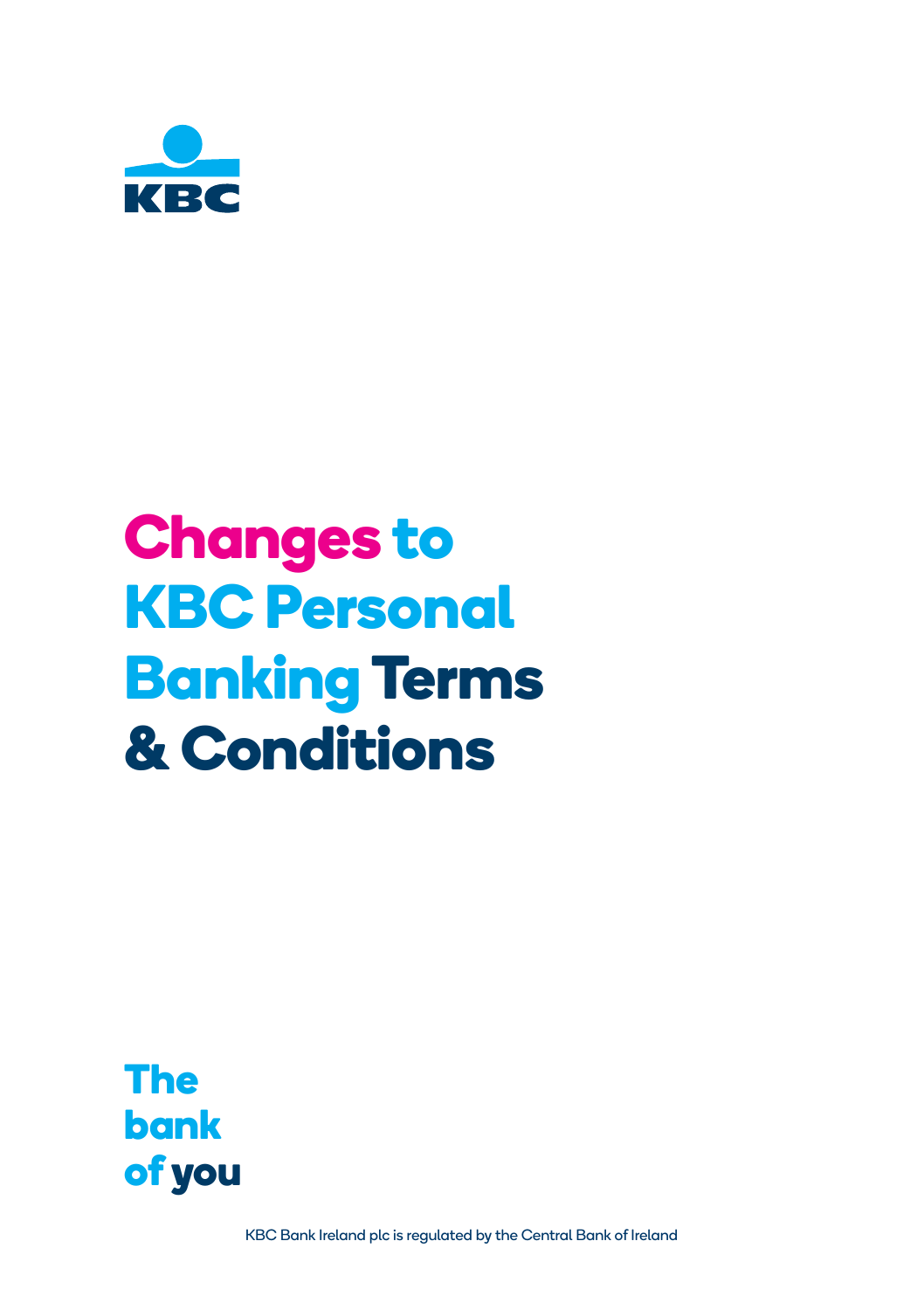# **Changes to KBC Personal Banking Terms & Conditions**

## Effective from **29th July 2022 for existing customers**

We are making some changes to our Personal Banking Terms & Conditions, which will come into effect for existing customers on 29th July 2022 and new customers on 30th May 2022.

This document gives a summary of the changes, as well as an explanation of some new and updated definitions. To help highlight the changes we are making, here is a table of the existing wording and the new wording of the condition. We have also used bold text to show the changes. To view the full Terms & Conditions, visit kbc.ie/terms.

# **What happens next?**

Changes to our Personal Banking Terms & Conditions will automatically come into effect for existing customers from 29th July 2022. If you do not wish to accept the new Terms & Conditions, you can request to close your account without charge. To close your account, you must first bring your account to a zero balance. If we do not receive a request to close your account before 29th July 2022, we will assume you have accepted these changes.

If you have an existing Fixed Term Deposit Account that matures after 29th July 2022, you will remain on the existing Terms & Conditions, until the maturity date. After this date, if your account is reinvested, the new Personal Banking Terms & Conditions will apply. If you do not wish to accept the new Terms & Conditions, you should close your account at maturity.

# **New and Updated Definition:**

Interest shall be the interest calculated on Cleared Funds in an Account at the rate agreed between the Bank and the Personal Customer in accordance with these Terms and **Conditions**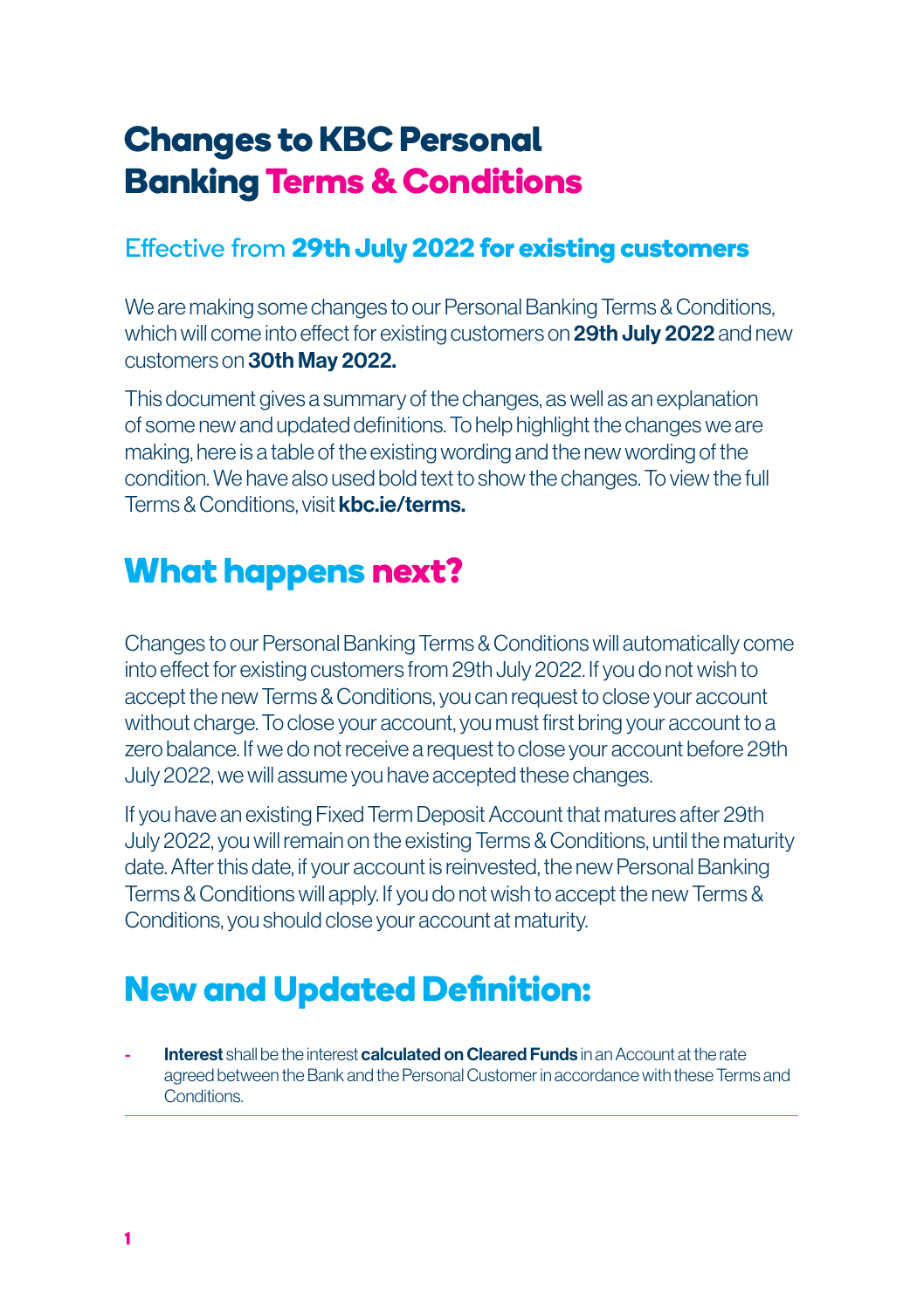# **Summary of Changes to Clauses:**

## **Change to Clause 4.7 - Terms**

This clause has been updated to reflect the new effective dates of these Terms & Conditions.

| <b>Clause</b><br><b>Number</b> | <b>Existing wording</b>                                                                                                                                                                                                                                                                                  | <b>New Wording</b>                                                                                                                                                                                                                                                                                      |
|--------------------------------|----------------------------------------------------------------------------------------------------------------------------------------------------------------------------------------------------------------------------------------------------------------------------------------------------------|---------------------------------------------------------------------------------------------------------------------------------------------------------------------------------------------------------------------------------------------------------------------------------------------------------|
| 4.7                            | These Terms and Conditions are<br>effective until further notice for new<br>Personal Customers and for existing<br>Personal Customers in respect of new<br>Accounts opened by them from 22nd<br>March 2021 and for existing Personal<br>Customers in respect of existing<br>accounts from 21st May 2021. | These Terms and Conditions are<br>effective until further notice for new<br>Personal Customers and for existing<br>Personal Customers in respect of new<br>Accounts opened by them from 30th<br>May 2022 and for existing Personal<br>Customers in respect of existing<br>accounts from 29th July 2022. |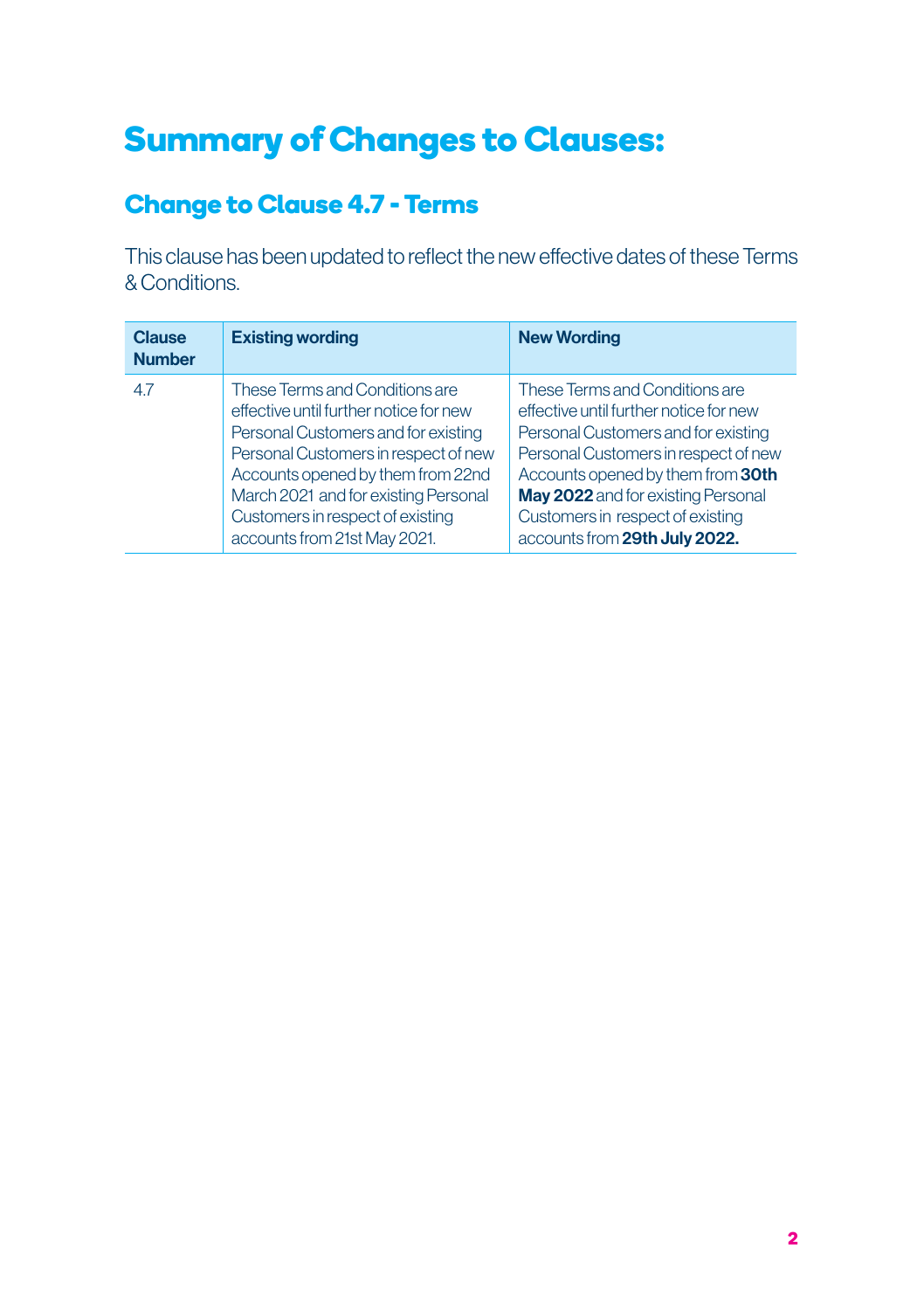# **Change to Clause 12 - Closure of an Account**

This clause has been updated to note that you can view the following webpage www.kbc.ie/closemyaccount, for details on how to close an account. The clause also details our right to close accounts as well as details on how to close a joint account.

| <b>Clause</b><br><b>Number</b> | <b>Existing wording</b>                                                                                                                                                                                                                                                                                                                                                                                                                                                                                                           | <b>New Wording</b>                                                                                                                                                                                                                                                                                                                                                                                                                                                                                                                                           |
|--------------------------------|-----------------------------------------------------------------------------------------------------------------------------------------------------------------------------------------------------------------------------------------------------------------------------------------------------------------------------------------------------------------------------------------------------------------------------------------------------------------------------------------------------------------------------------|--------------------------------------------------------------------------------------------------------------------------------------------------------------------------------------------------------------------------------------------------------------------------------------------------------------------------------------------------------------------------------------------------------------------------------------------------------------------------------------------------------------------------------------------------------------|
| 122                            | If you wish to close the Account, you<br>must advise us in writing. Where the<br>account is a Joint Account we<br>will act in accordance with the<br>instructions we hold at that time.<br>Before the Account can be closed the<br>balance on the Account must be zero<br>and any outstanding debit balances<br>on the Account must be discharged in<br>full. Where a Joint Account is closed.<br>we may pay any money we hold to<br>one or both of the Accountholders.<br>depending on the instructions we hold<br>at that time. | If you wish to close the Account,<br>you must notify us. The Account<br>will not be closed until we receive<br>instructions from you. Before the<br>Account can be closed the balance<br>on the Account must be zero and any<br>outstanding debit balances on the<br>Account must be discharged in full.<br>Full details of how to close your<br>account can be found at<br>www.kbc.ie/closemyaccount.<br>Where a Joint Account is to be<br>closed, we will close the account on<br>the instruction of one party unless<br>you have instructed us otherwise. |
| 12312                          | We reasonably decide at any time<br>that all or part of the documentation<br>you supplied did not comply with<br>the requirements of the Criminal<br>Justice (Money Laundering and<br>Terrorist Financing) Act 2010 and<br>any amendment or re-enactment<br>thereof and any regulation taking effect<br>thereunder from time to time: or                                                                                                                                                                                          | We reasonably decide at any time<br>that all or part of the documentation<br>you supplied did not comply with<br>the requirements of the Criminal<br>Justice (Money Laundering and<br>Terrorist Financing) Act 2010 and<br>any amendment or re-enactment<br>thereof and any regulation taking effect<br>thereunder from time to time:                                                                                                                                                                                                                        |
| 12.3.13                        | you do not supply us with CRS and/or<br><b>FATCA</b> information.                                                                                                                                                                                                                                                                                                                                                                                                                                                                 | you do not supply us with CRS and/or<br>FATCA information: or                                                                                                                                                                                                                                                                                                                                                                                                                                                                                                |
| 12.3.14                        | New Clause                                                                                                                                                                                                                                                                                                                                                                                                                                                                                                                        | There has been no transaction<br>on your Account for more than 6<br>months, and the account balance is<br>less than €10.                                                                                                                                                                                                                                                                                                                                                                                                                                     |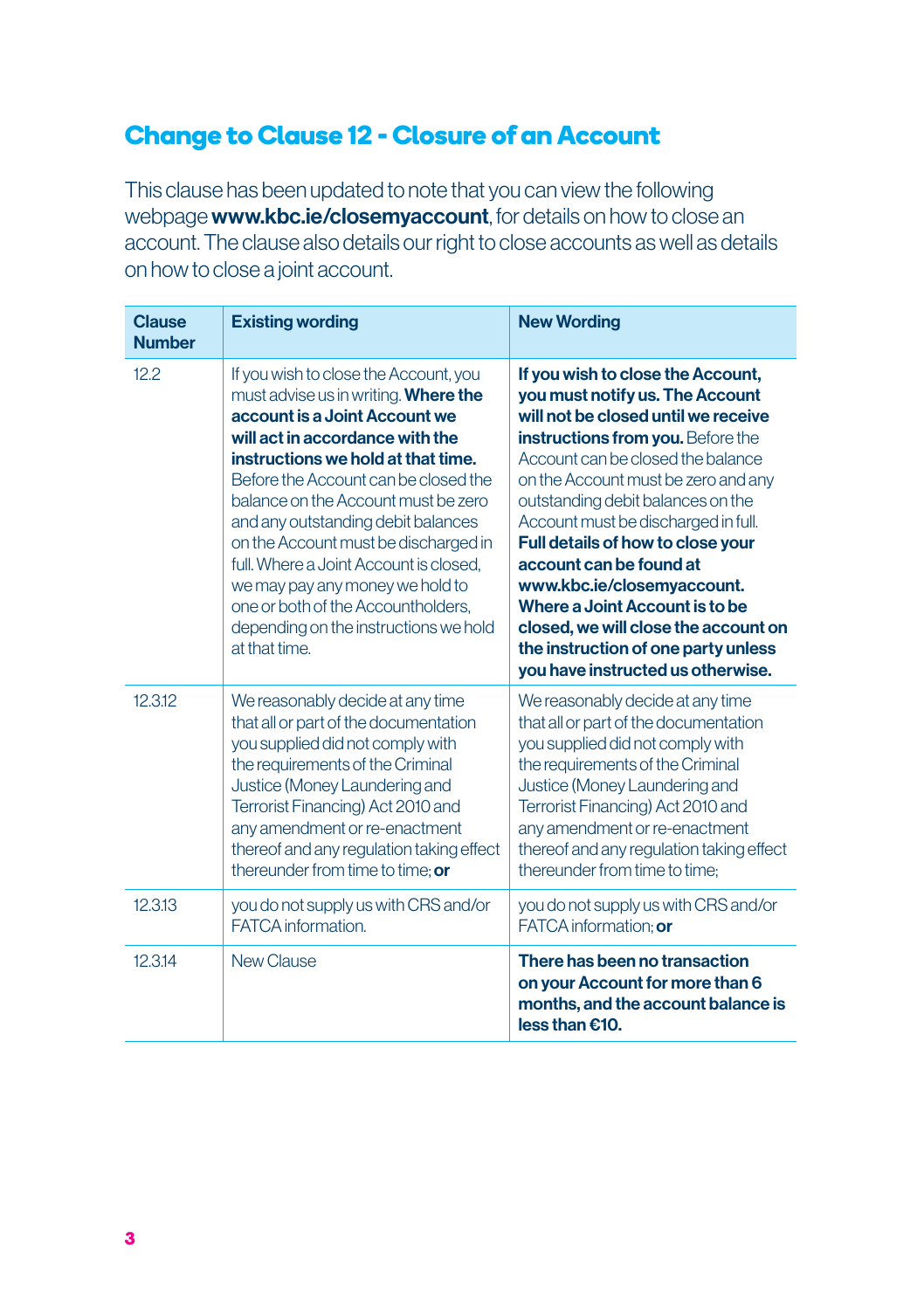## **Change to Clause 15 - Taxation**

The changes are updated to include Positive interest. A few minor changes have been made to wording which are in bold text. The change has been updated to advise that the Certificate of Interest will be generated annually and issued to you on request.

| <b>Clause</b><br><b>Number</b> | <b>Existing wording</b>                                                                                                                                                                                                                                                                                                                                                                                                                                    | <b>New Wording</b>                                                                                                                                                                                                                                                                                                                                                                                                                                                    |
|--------------------------------|------------------------------------------------------------------------------------------------------------------------------------------------------------------------------------------------------------------------------------------------------------------------------------------------------------------------------------------------------------------------------------------------------------------------------------------------------------|-----------------------------------------------------------------------------------------------------------------------------------------------------------------------------------------------------------------------------------------------------------------------------------------------------------------------------------------------------------------------------------------------------------------------------------------------------------------------|
| 15.1                           | In accordance with tax law, we are<br>obliged to deduct Deposit Interest<br>Retention Tax ("DIRT") from any<br>interest paid on the Account (unless<br>you are entitled to an exemption and<br>fulfil the required conditions). DIRT<br>will be deducted at the applicable rate<br>when interest is paid. DIRT rates are set<br>by the government and are subject to<br>change.                                                                            | In accordance with tax law, we are<br>obliged to deduct Deposit Interest<br>Retention Tax ("DIRT") from any<br>interest paid to you on the Account<br>(unless you are entitled to an<br>exemption and fulfil the required<br>conditions). DIRT will be deducted at<br>the applicable rate when interest is<br>paid to you. DIRT rates are set by the<br>government and are subject to change.                                                                         |
| 15.2                           | Some Accountholders, such as<br>individuals over 65 and those who are<br>permanently incapacitated, may be<br>entitled, in certain circumstances and<br>subject to the completion of certain<br>declaration forms, to be paid interest<br>without the deduction of DIRT. It is<br>the responsibility of Accountholders<br>to seek any tax relief that may apply.<br>Exemptions from DIRT are determined<br>by the government and are subject to<br>change. | Some Accountholders, such as<br>individuals over 65 and those who are<br>permanently incapacitated, may be<br>entitled, in certain circumstances and<br>subject to the completion of certain<br>declaration forms, to be paid interest<br>without the deduction of DIRT. It is<br>the responsibility of Accountholders<br>to seek any tax relief that may apply.<br>Exemptions from DIRT are determined<br>by the Revenue Commissioners and<br>are subject to change. |
| 15.3                           | A certificate of interest in respect of the<br>Account, detailing the gross interest,<br>the DIRT deducted and the net interest<br>on the Account will be issued to you on<br>request.                                                                                                                                                                                                                                                                     | A certificate of interest in respect of the<br>Account, detailing the gross <b>Positive</b><br>Interest paid (as defined in clause<br>78.6 below), the DIRT deducted<br>and the net <b>Positive</b> Interest on the<br>Account will be generated annually<br>and once generated issued to you<br>on request.                                                                                                                                                          |
| 15.4                           | Financial institutions in Ireland are<br>required as a matter of law to collect<br>information about a customer's<br>tax arrangements. We will make<br>all disclosures and provide all<br>information required by the Revenue<br>Commissioners and any other relevant<br>authorities in accordance with                                                                                                                                                    | Financial institutions in Ireland are<br>required as a matter of law to collect<br>information about a customer's<br>tax arrangements. We will make<br>all disclosures and provide all<br>information required by the Revenue<br>Commissioners and any other relevant<br>authorities in accordance with                                                                                                                                                               |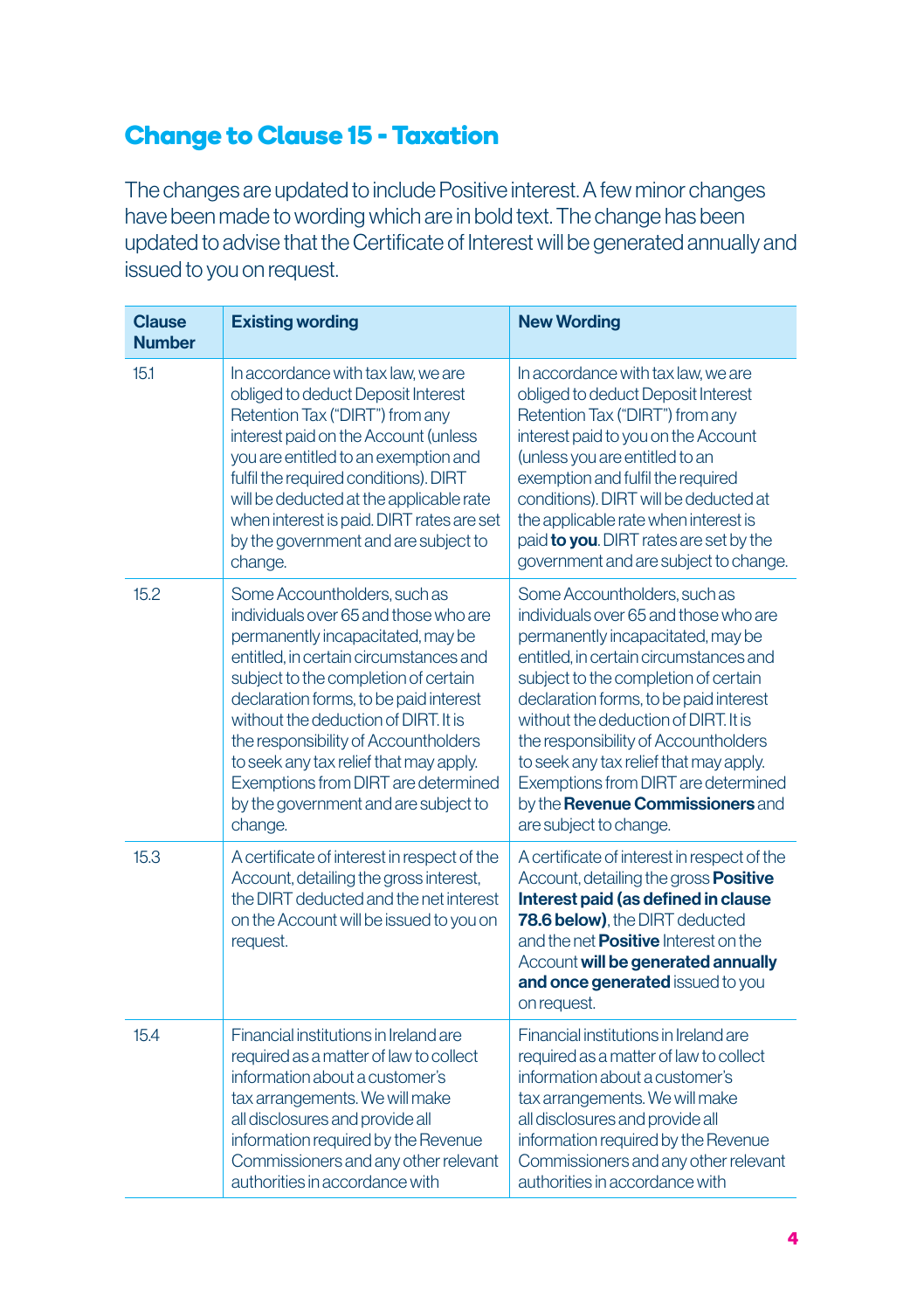| 15.4       |  |
|------------|--|
| (continued |  |

(continued) including without limitation FATCA, applicable laws and regulations CSR and interest reporting regulations. applicable laws and regulations including without limitation FATCA, CRS and interest reporting regulations.

#### **Changes to Clauses 42 and 79 - Withdrawals**

Clause 42 relates to Current Accounts and Clause 79 relates to Deposit Accounts. These clauses have been updated to advise that withdrawal by cheque is no longer permitted. You can continue to request payments by Credit Transfer.

| <b>Clause</b><br><b>Number</b> | <b>Existing wording</b>                                                                                                                                                                                                                                                                                                                                                                                                                                                                                                                                                             | <b>New Wording</b>                                                                                                                                                                                                                                                                                                                                                                                                                                                                               |
|--------------------------------|-------------------------------------------------------------------------------------------------------------------------------------------------------------------------------------------------------------------------------------------------------------------------------------------------------------------------------------------------------------------------------------------------------------------------------------------------------------------------------------------------------------------------------------------------------------------------------------|--------------------------------------------------------------------------------------------------------------------------------------------------------------------------------------------------------------------------------------------------------------------------------------------------------------------------------------------------------------------------------------------------------------------------------------------------------------------------------------------------|
| 42.2                           | You may also withdraw money from<br>a Current Account by means of a<br>cheque. In order to request a cheque<br>from a Current Account you will be<br>required to give us an instruction<br>in writing. Upon receipt of your<br>instruction we will process and issue<br>the cheque from our Head Office in<br>Sandwith Street and it will be posted<br>to the current address on file for the<br>Current Account. We do not take any<br>responsibility for any delays caused<br>by postage and therefore you should<br>allow yourself sufficient time for receipt<br>of the cheque. | <b>No Cheque Withdrawals are</b><br>permitted from a Current Account.                                                                                                                                                                                                                                                                                                                                                                                                                            |
| 79.1                           | You must ensure that Cleared Funds<br>are maintained in your Deposit<br>Account to meet any withdrawals.<br>There is no Overdraft on the Deposit<br>Account.                                                                                                                                                                                                                                                                                                                                                                                                                        | You must ensure that Cleared Funds<br>are maintained in your Deposit<br>Account to meet any withdrawals.<br>There is no overdraft facility on the<br>Deposit Account. As noted in clause<br>78.7.3 we reserve the right to refuse<br>a withdrawal instruction or withhold<br>any part thereof where we believe<br>that the withdrawal would result in<br>the balance in the Deposit Account<br>not being sufficient to discharge<br><b>Negative Interest when it becomes</b><br>due and payable. |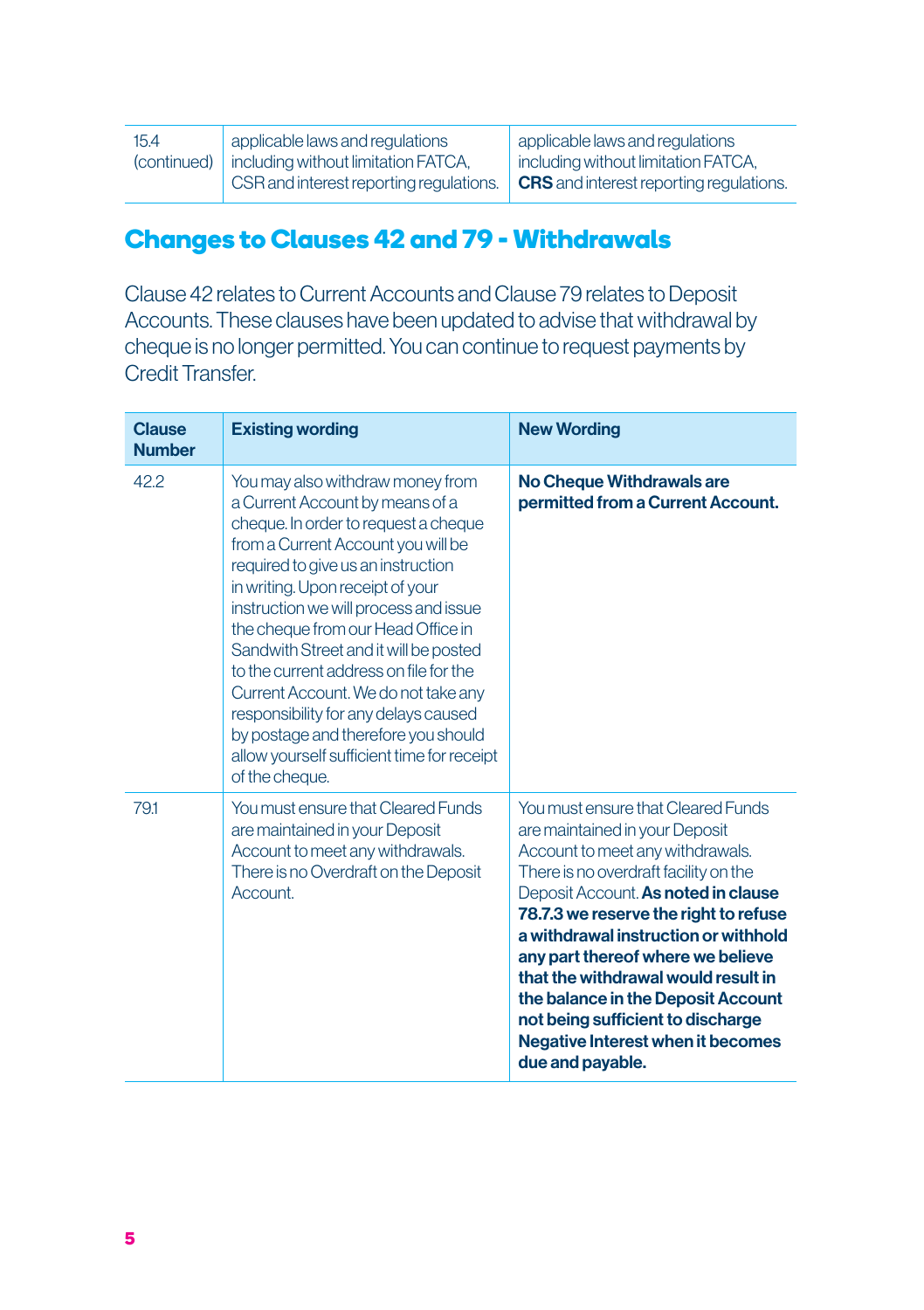| 79.3 | Withdrawals can only be made by<br>way of Credit Transfer to the account<br>nominated by you in the Deposit<br>Application. The nominated account<br>must be in the same name as the<br>Account holder. If you wish to change<br>the nominated account, you should<br>send us a written instruction signed<br>by all Accountholders confirming<br>the new account details, however<br>this new account must also be in<br>the name of the Accountholder.<br>Withdrawals can also be made by<br>way of cheque made payable to the<br>Accountholder. Cheque withdrawals<br>can take up to one Business Day<br>to process on receipt of the signed<br>withdrawal instruction. Cheques<br>will only be issued to the address<br>of the Accountholder. No Cash<br>Withdrawals or Cheque Withdrawals<br>are permitted. | Withdrawals can only be made by<br>way of Credit Transfer to the account<br>nominated by you in the Deposit<br>Application. The nominated account<br>must be in the same name as the<br>Account holder. If you wish to change<br>the nominated account, you should<br>send us a written instruction signed<br>by all Accountholders confirming<br>the new account details, however<br>this new account must also be in the<br>name of the Accountholder. No Cash<br>Withdrawals or Cheque Withdrawals<br>are permitted. |
|------|------------------------------------------------------------------------------------------------------------------------------------------------------------------------------------------------------------------------------------------------------------------------------------------------------------------------------------------------------------------------------------------------------------------------------------------------------------------------------------------------------------------------------------------------------------------------------------------------------------------------------------------------------------------------------------------------------------------------------------------------------------------------------------------------------------------|-------------------------------------------------------------------------------------------------------------------------------------------------------------------------------------------------------------------------------------------------------------------------------------------------------------------------------------------------------------------------------------------------------------------------------------------------------------------------------------------------------------------------|
| 7954 | Funds can only be withdrawn from<br>a Fixed Term Account by internal<br>transfer or electronic funds transfer.<br>We may at our discretion permit a<br>cheque withdrawal from a Fixed<br><b>Term Account.</b>                                                                                                                                                                                                                                                                                                                                                                                                                                                                                                                                                                                                    | Funds can only be withdrawn from<br>a Fixed Term Account by internal<br>transfer or electronic funds transfer.                                                                                                                                                                                                                                                                                                                                                                                                          |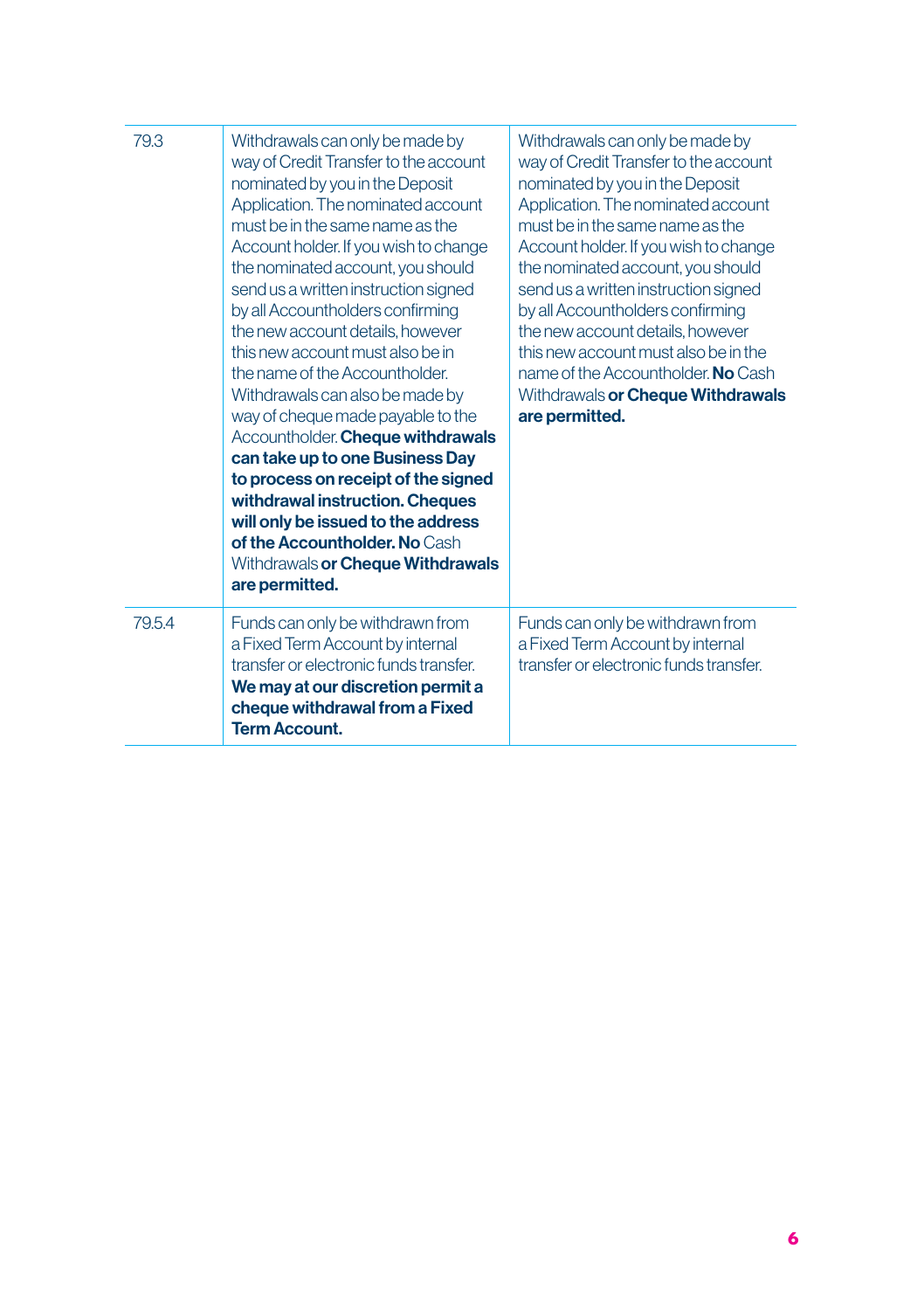#### **Changes to Clause 78 - Interest**

These clauses have been updated to allow KBCI to implement negative interest rates in the future on Deposit Accounts. In addition, we have updated the Notice Period clause, in relation to interest rate changes, to advise you that we will provide you with 60 days notice by text, email, letter or through our Digital Services. Some of the changes below are in relation to clause numbering only and this is indicated with the previous clause number.

| <b>Clause</b><br><b>Number</b> | <b>Existing wording</b>                                                                                                                                                                                                                                                                                                                                                                                                                                                                                                                                                                                                                                 | <b>New Wording</b>                                                                                                                                                                                                                                                                                                                                                                                                                                                                                                                                                                                                                            |
|--------------------------------|---------------------------------------------------------------------------------------------------------------------------------------------------------------------------------------------------------------------------------------------------------------------------------------------------------------------------------------------------------------------------------------------------------------------------------------------------------------------------------------------------------------------------------------------------------------------------------------------------------------------------------------------------------|-----------------------------------------------------------------------------------------------------------------------------------------------------------------------------------------------------------------------------------------------------------------------------------------------------------------------------------------------------------------------------------------------------------------------------------------------------------------------------------------------------------------------------------------------------------------------------------------------------------------------------------------------|
| 78.1                           | Interest is only paid on Cleared Funds<br>in respect of any Lodgements into<br>your Deposit Account. If a Lodgement<br>is made before the applicable Cut Off<br>times then it will be credited with the<br>amount from that day. If lodgement<br>is made after the applicable Cut Off<br>times then it will be credited with the<br>amount from the next business day.                                                                                                                                                                                                                                                                                  | The rate of interest may be<br>(i) positive, where we pay interest<br>to you<br>(ii) neutral, where the interest rate<br>is 0% and therefore no interest<br>is paid by us or you<br>(iii) negative, where you have to pay<br>interest to us<br>(iv) a combination of any of the<br>above dependant on the<br>balance in your accounts.<br>That is, one interest rate may<br>apply to Cleared Funds up to a<br>certain balance in the account<br>and a different rate may apply<br>to the Cleared Funds over this<br>balance.<br>The interest rate applicable to<br>your Deposit Account is set out<br>in our Personal Deposit Rate<br>Matrix. |
| 78.2                           | Interest on Cleared Funds will be<br>calculated on the daily balance<br>outstanding on the Deposit Account<br>and shall accrue from day to day and<br>will be calculated on the basis of the<br>actual number of days elapsed and<br>the number of days in a year as from<br>time to time corresponds with normal<br>banking practice for the currency<br>concerned which at present in the<br>case of deposits in Euro is 365 days<br>based on a 360 day year and in the<br>case of deposits in Sterling is 365<br>days based on a 365 day year. Any<br>reference to 'per annum' or payments<br>of an annual nature shall be construed<br>accordingly. | Interest is calculated on Cleared Funds<br>in respect of any Lodgements into<br>your Deposit Account. If a Lodgement<br>is made before the applicable Cut Off<br>times then it will be credited with the<br>amount from that day. If a Lodgement<br>is made after the applicable Cut Off<br>times then it will be credited with the<br>amount from the next business day.<br>[This clause was previously 78.1]                                                                                                                                                                                                                                |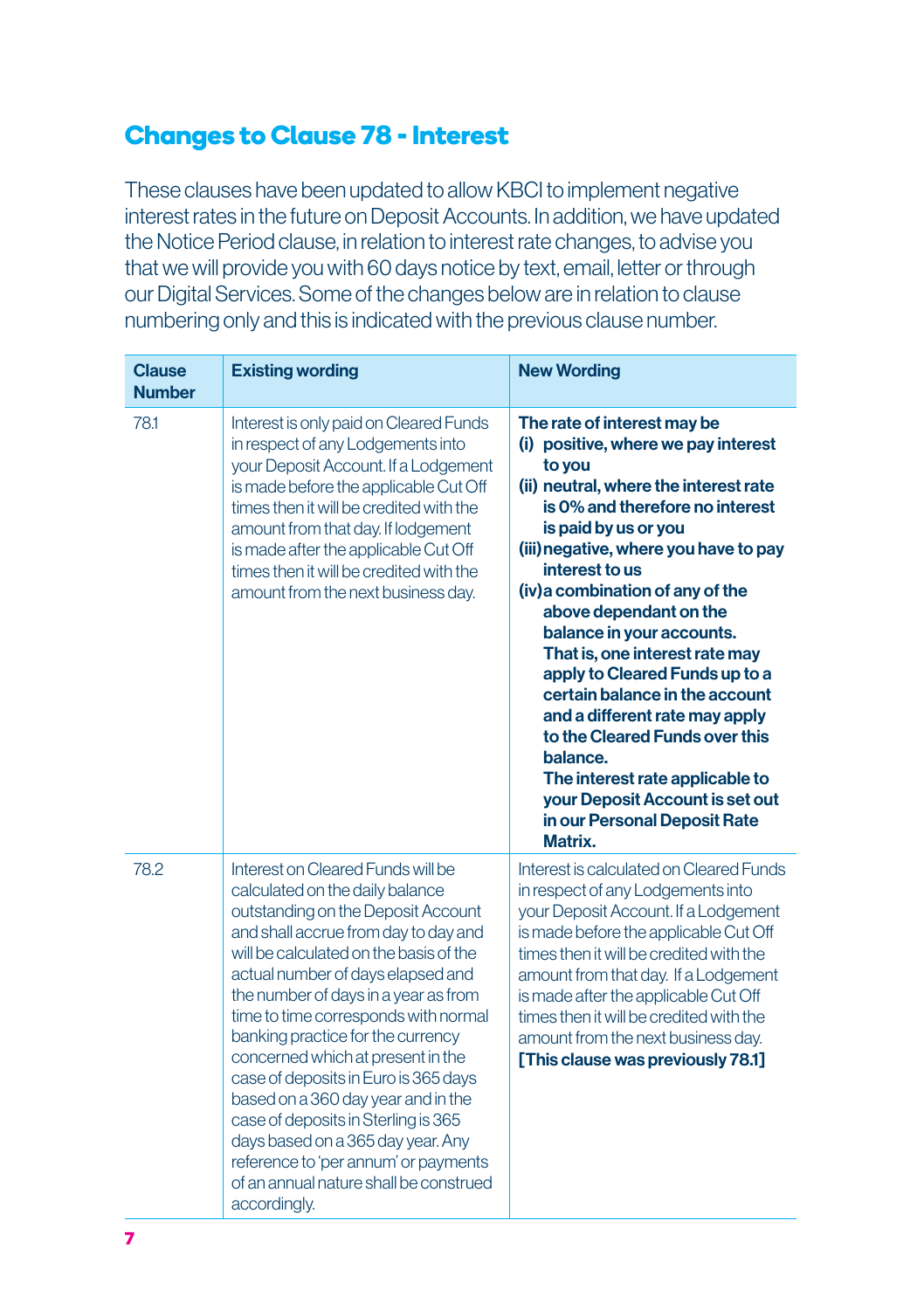| <b>Clause</b><br><b>Number</b> | <b>Existing wording</b>                                                                                                                                                                                                                                                                                                                                                                 | <b>New Wording</b>                                                                                                                                                                                                                                                                                                                                                                                                                                                                                                                                                                                                                                                              |
|--------------------------------|-----------------------------------------------------------------------------------------------------------------------------------------------------------------------------------------------------------------------------------------------------------------------------------------------------------------------------------------------------------------------------------------|---------------------------------------------------------------------------------------------------------------------------------------------------------------------------------------------------------------------------------------------------------------------------------------------------------------------------------------------------------------------------------------------------------------------------------------------------------------------------------------------------------------------------------------------------------------------------------------------------------------------------------------------------------------------------------|
| 78.3                           | We reserve the right, at all times, to<br>vary any and all applicable variable<br>interest rates, by giving you 10 days<br>notice thereof to you by whatever<br>means that we, at our discretion, deem<br>appropriate, save where the variation is<br>to your benefit in which circumstances<br>we may implement such variation as<br>soon as practicable and notify you<br>thereafter. | Interest on Cleared Funds will be<br>calculated on the daily balance on the<br>Deposit Account and shall accrue from<br>day to day and will be calculated on<br>the basis of the actual number of days<br>elapsed and the number of days in a<br>year as from time to time corresponds<br>with normal banking practice for the<br>currency concerned which, at present,<br>in the case of deposits in Euro is 365<br>days based on a 360 day year and in<br>the case of deposits in Sterling is 365<br>days based on a 365 day year. Any<br>reference to 'per annum' or payments<br>of an annual nature shall be construed<br>accordingly.<br>[This clause was previously 78.2] |
| 784                            | Unless otherwise provided for in<br>Clause 84 below, Interest is payable on<br>the Deposit Account as follows:                                                                                                                                                                                                                                                                          | We reserve the right, at all times<br>to vary any and all variable rates<br>of interest (including introducing<br>and applying negative rates of<br>interest), by giving 60 days notice<br>to you. We may notify you of such<br>variation by any means permitted<br>by law or regulation and available<br>to us at that time including by text,<br>email, letter or through our Digital<br>Services.<br>Where the variation is to your<br>benefit we may implement such<br>variation as soon as practicable<br>and notify you thereafter.                                                                                                                                       |
| 78.5                           | Interest may be subject to Deposit<br>Interest Retention Tax or "DIRT" where<br>appropriate. Please refer to Clause 15.                                                                                                                                                                                                                                                                 | Interest on different types of<br><b>Deposit Accounts.</b>                                                                                                                                                                                                                                                                                                                                                                                                                                                                                                                                                                                                                      |
| 78.5.1                         | <b>New Clause</b>                                                                                                                                                                                                                                                                                                                                                                       | <b>Demand Accounts</b><br>Interest on a Demand Account is a<br>variable rate and may be positive,<br>neutral, negative or a combination<br>of these, as set out in clause<br>78.1 above. The rate of interest<br>applicable to the Demand Account<br>is determined by reference to the<br>relevant Personal Deposit Rate<br>Matrix applicable from time to time.                                                                                                                                                                                                                                                                                                                |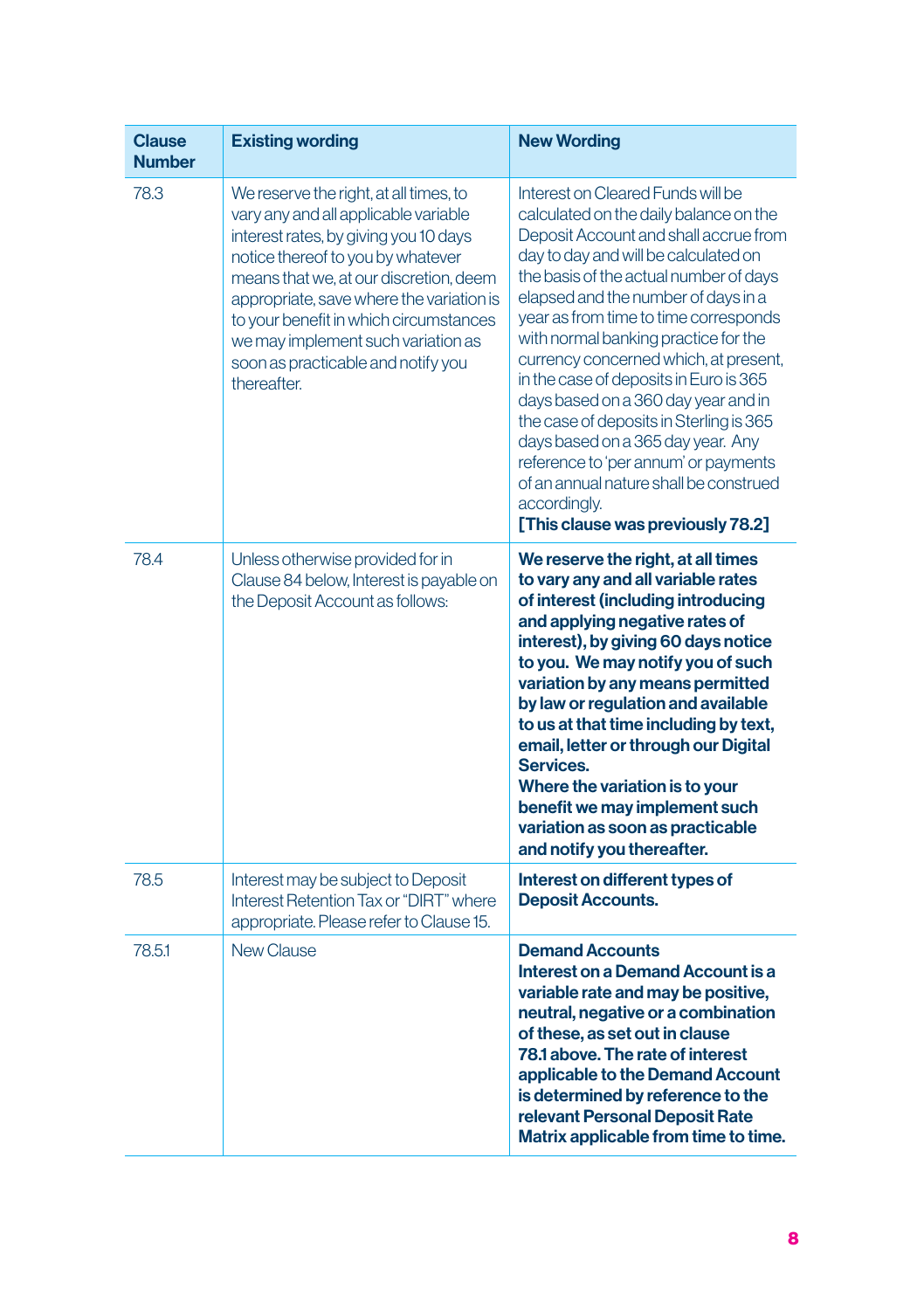| <b>Clause</b><br><b>Number</b> | <b>Existing wording</b> | <b>New Wording</b>                                                                                                                                                                                                                                                                                                                                                                                                                                                                                                                                                                                   |
|--------------------------------|-------------------------|------------------------------------------------------------------------------------------------------------------------------------------------------------------------------------------------------------------------------------------------------------------------------------------------------------------------------------------------------------------------------------------------------------------------------------------------------------------------------------------------------------------------------------------------------------------------------------------------------|
| 7852                           | New Clause              | <b>Fixed Term Accounts</b><br>The rate of interest on a Fixed Term<br>Account will be the prevailing rate<br>as per the Personal Deposit Rate<br>Matrix applicable on the day that<br>the first Lodgement is made to the<br><b>Fixed Term Account. This may</b><br>be positive, neutral, negative or a<br>combination of these, as set out<br>in clause 78.1 above. The rate of<br>interest on a Fixed Term Account is<br>set for the entire period of the fixed<br>deposit and interest will accrue<br>from the date upon which the first<br>Lodgement is made to the Fixed<br><b>Term Account.</b> |
| 78.5.3                         | New Clause              | <b>Regular Saver Accounts</b><br><b>Interest on a Regular Saver</b><br>Account is a variable rate and may<br>be positive, neutral, negative or a<br>combination of these, as set out<br>in clause 78.1 above. The rate of<br>interest applicable to the Regular<br><b>Saver Account is determined by</b><br>reference to the relevant Personal<br><b>Deposit Rate Matrix applicable</b><br>from time to time.                                                                                                                                                                                        |
| 78.5.4                         | New Clause              | <b>Notice Deposit Accounts</b><br>(only applicable to Notice Deposit<br>Accounts opened prior to 18th<br>December 2020. These accounts<br>are no longer available to open)<br><b>Interest on a Notice Deposit</b><br>Account is a variable rate and may<br>be positive, neutral or negative<br>as set out in clause 78.1 above.<br>The rate of interest applicable<br>to the Notice Deposit Account is<br>determined by reference to the<br>relevant Personal Deposit Rate<br>Matrix applicable from time to time.                                                                                   |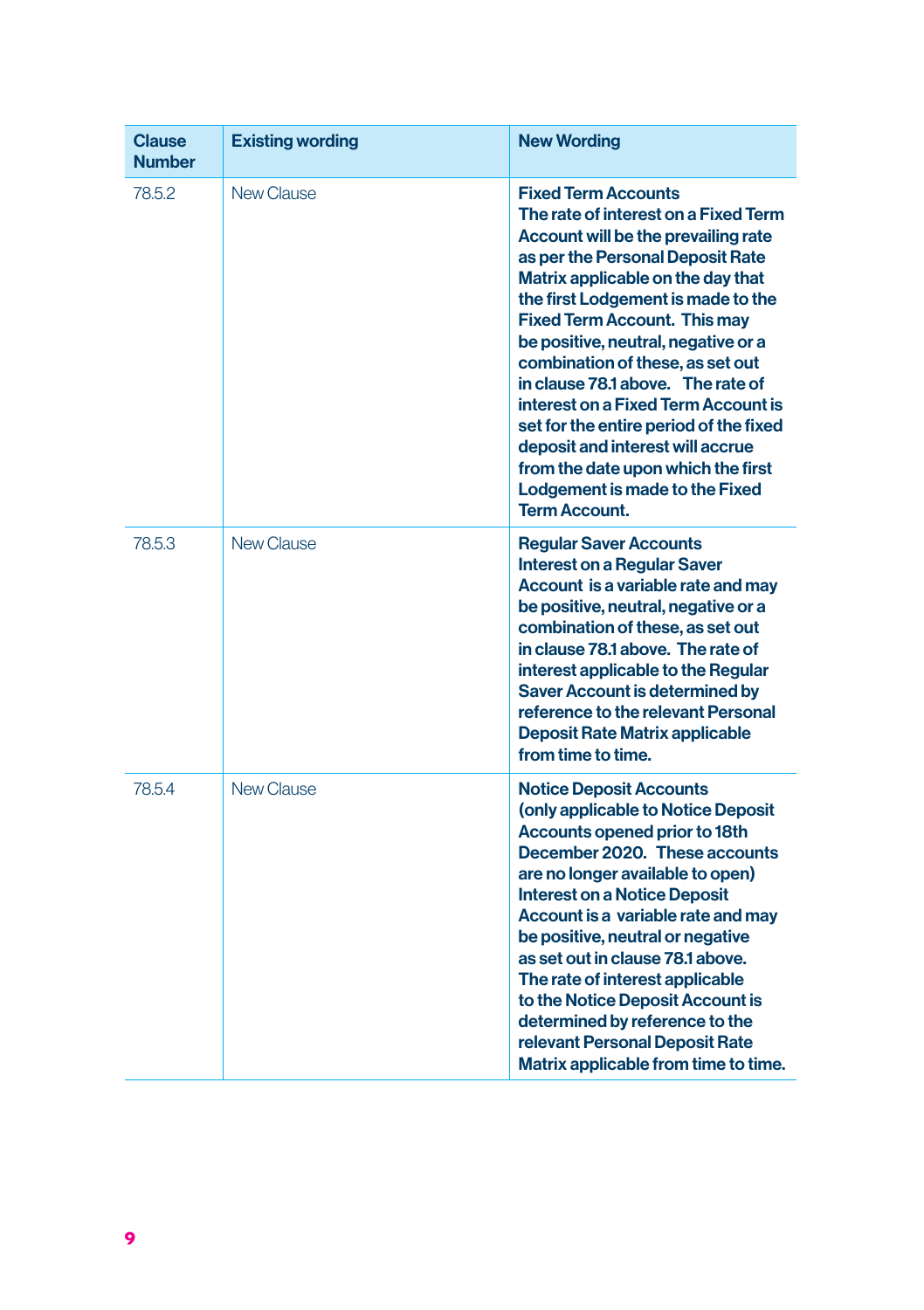| <b>Clause</b><br><b>Number</b> | <b>Existing wording</b> | <b>New Wording</b>                                                                                                                                                                                                                                                                                                                                                                                                                                                                                                                     |
|--------------------------------|-------------------------|----------------------------------------------------------------------------------------------------------------------------------------------------------------------------------------------------------------------------------------------------------------------------------------------------------------------------------------------------------------------------------------------------------------------------------------------------------------------------------------------------------------------------------------|
| 78.6                           | New Clause              | Where the interest calculation<br>results in interest being due to you<br>("Positive Interest") we will credit<br>any Interest due to your Account in<br>accordance with Clause 84 below.<br>Where the interest calculation<br>results in Interest being payable<br>to us ("Negative Interest") we will<br>debit the interest due from your<br>Account in accordance with clause<br>78.7.2 below.                                                                                                                                      |
| 78.7                           | <b>New Clause</b>       | <b>Negative Interest</b>                                                                                                                                                                                                                                                                                                                                                                                                                                                                                                               |
| 78.71                          | New Clause              | You hereby authorise and instruct<br>us to debit any Negative Interest<br>from your Deposit Account when<br>it becomes due and payable in<br>accordance with these Terms and<br>Conditions. You acknowledge that<br>this will reduce the balance in the<br><b>Deposit Account.</b>                                                                                                                                                                                                                                                     |
| 78.7.2                         | New Clause              | In respect of Demand Accounts,<br><b>Regular Saver Accounts and Notice</b><br><b>Deposit Account any negative</b><br>interest accrued on your Account<br>will fall due and be debited from<br>your Account on the last business<br>day of the month, or any other date<br>within the month which we may<br>determine, and will be deducted<br>from the Cleared Funds available<br>in your account. In respect of<br><b>Fixed Term Accounts any Negative</b><br>Interest will fall due and be debited<br>from your Account on Maturity. |
| 78.7.3                         | <b>New Clause</b>       | If the balance in the Deposit<br>Account is not sufficient to pay<br>all or part of the Negative Interest<br>you agree to pay the Negative<br>Interest (or any part thereof) within<br>15 Business days of the date it is<br>due to be paid or on demand when<br>requested by us, and your account<br>may have a balance of less than<br>zero until this is paid.                                                                                                                                                                      |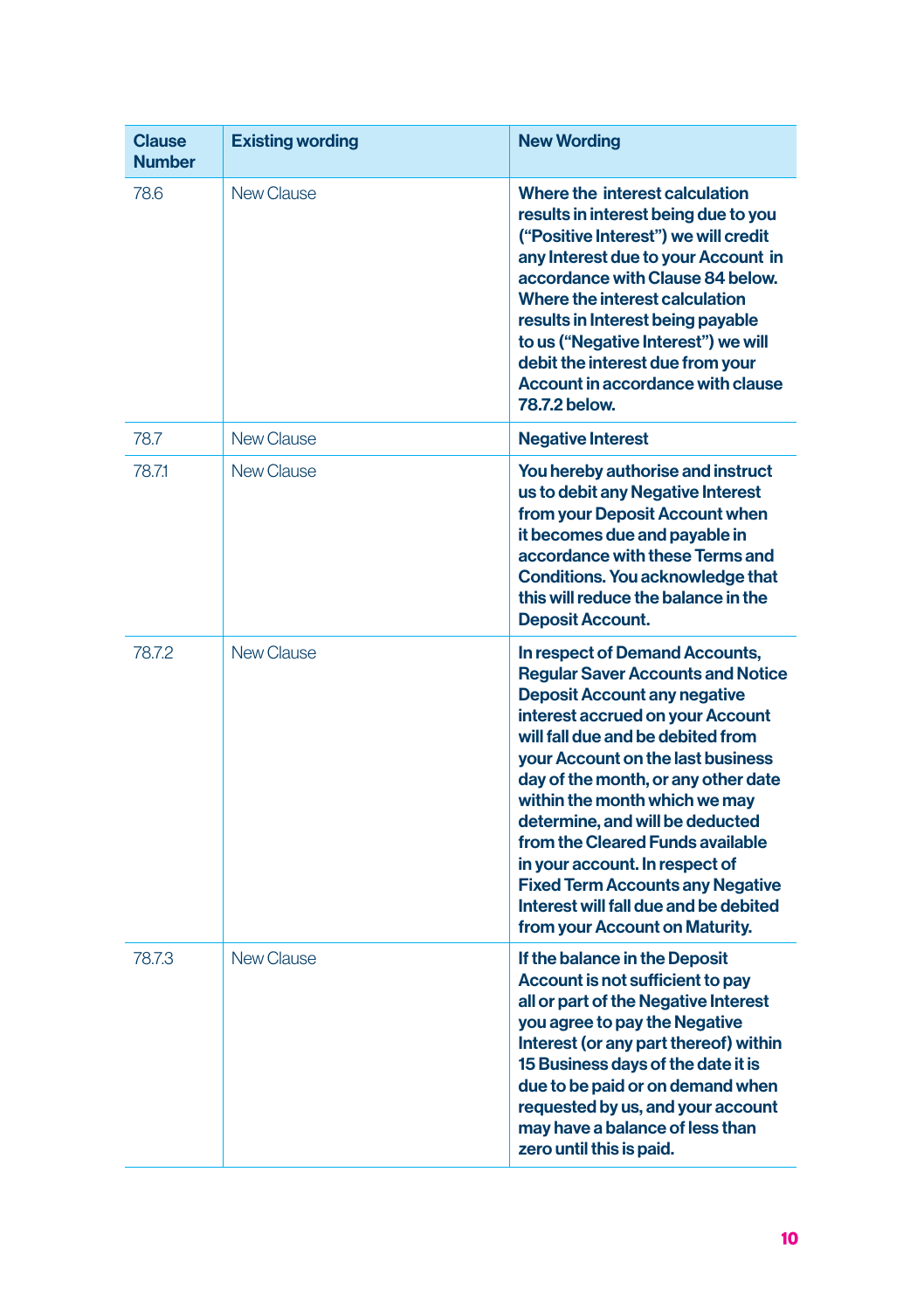| <b>Clause</b><br><b>Number</b> | <b>Existing wording</b> | <b>New Wording</b>                                                                                                                                                                                                                                                                                                                                                                                   |
|--------------------------------|-------------------------|------------------------------------------------------------------------------------------------------------------------------------------------------------------------------------------------------------------------------------------------------------------------------------------------------------------------------------------------------------------------------------------------------|
| 78.7.4                         | New Clause              | You agree to maintain sufficient<br>funds in the Deposit Account<br>to discharge Negative Interest.<br>We reserve the right to refuse a<br>withdrawal instruction or withhold<br>any part thereof where we believe<br>that the withdrawal would result in<br>the balance in the Deposit Account<br>not being sufficient to discharge<br><b>Negative Interest when it becomes</b><br>due and payable. |
| 78.8                           | New Clause              | <b>Positive</b> Interest may be subject to<br>Deposit Interest Retention Tax or<br>'DIRT' where appropriate. Please refer<br>to Clause 15<br>[This clause was previously 78.5]                                                                                                                                                                                                                       |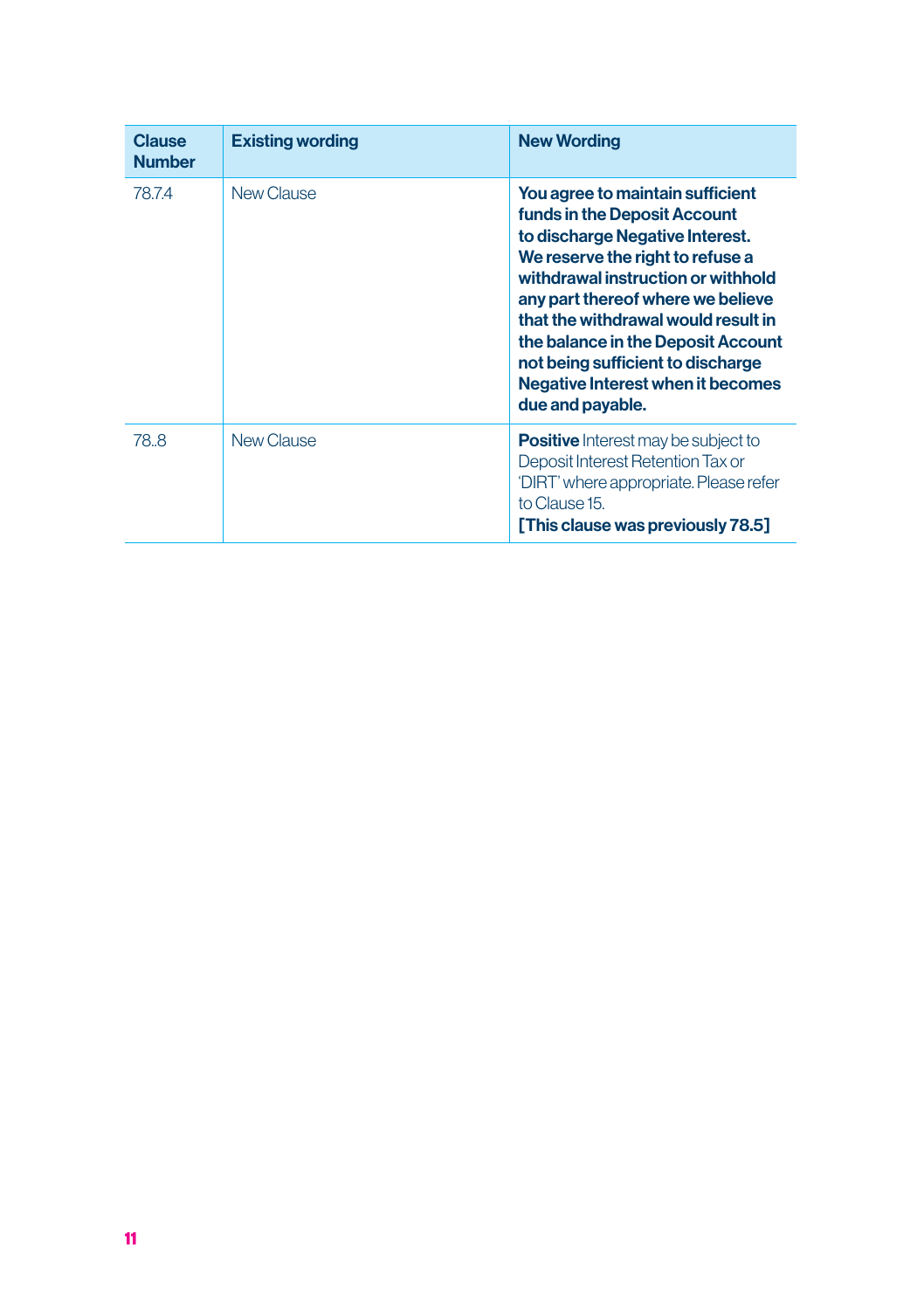#### **Changes to Clause 80 - Fixed to Demand**

This clause has been updated to reference both Positive and Negative Interest. It has also been updated to advise you that unless we receive instructions from you before the Maturity Date, the full balance in the Fixed Term Account, will either be re-invested in (i) a Demand Deposit Account or (ii) a similar Fixed Term Account at the prevailing interest rate for that product.

| Clause<br><b>Number</b> | <b>Existing wording</b>                                                                                                                                                                                                                                                                                                                                                                                                                                                                                                                                                                                                                                                                                                                                                                                                                                                                          | <b>New Wording</b>                                                                                                                                                                                                                                                                                                                                                                                                                                                                                                                                                                                                                                                                            |
|-------------------------|--------------------------------------------------------------------------------------------------------------------------------------------------------------------------------------------------------------------------------------------------------------------------------------------------------------------------------------------------------------------------------------------------------------------------------------------------------------------------------------------------------------------------------------------------------------------------------------------------------------------------------------------------------------------------------------------------------------------------------------------------------------------------------------------------------------------------------------------------------------------------------------------------|-----------------------------------------------------------------------------------------------------------------------------------------------------------------------------------------------------------------------------------------------------------------------------------------------------------------------------------------------------------------------------------------------------------------------------------------------------------------------------------------------------------------------------------------------------------------------------------------------------------------------------------------------------------------------------------------------|
| 80.3                    | Unless we receive instructions from<br>you before the Maturity Date, the full<br>balance in the Fixed Term Account.<br>after interest is paid, will be re-<br>invested in a similar fixed term<br>product at the prevailing interest<br>rate for that product on that date<br>as outlined in the Personal Deposit<br><b>Rate Matrix. If on the Maturity</b><br>Date there is no similar fixed term<br>product available, the full balance<br>in the Fixed Term Account, after<br>interest is paid, may be re-invested<br>in an alternative deposit account<br>offered by us or we may close<br>your Account. This will be advised<br>when we notify you of the pending<br>maturity of the account. If you do not<br>wish for the funds to be re-invested<br>in the alternative deposit account<br>proposed by us, you should contact<br>us prior to the Maturity Date with your<br>instructions. | Unless we receive instructions from<br>you before the Maturity Date, the full<br>balance in the Fixed Term Account.<br>(after Positive Interest is paid and/<br>or Negative Interest is deducted)<br>will either be re-invested in<br>(i) a Demand Deposit Account or<br>(ii) a similar Fixed Term Account<br>at the prevailing interest rate<br>for that product on that date as<br>outlined in the Personal Deposit<br><b>Rate Matrix.</b><br>This will be advised when we notify you<br>of the pending maturity of the account.<br>If you do not wish for the funds to be<br>re-invested as proposed by us, you<br>should contact us prior to the Maturity<br>Date with your instructions. |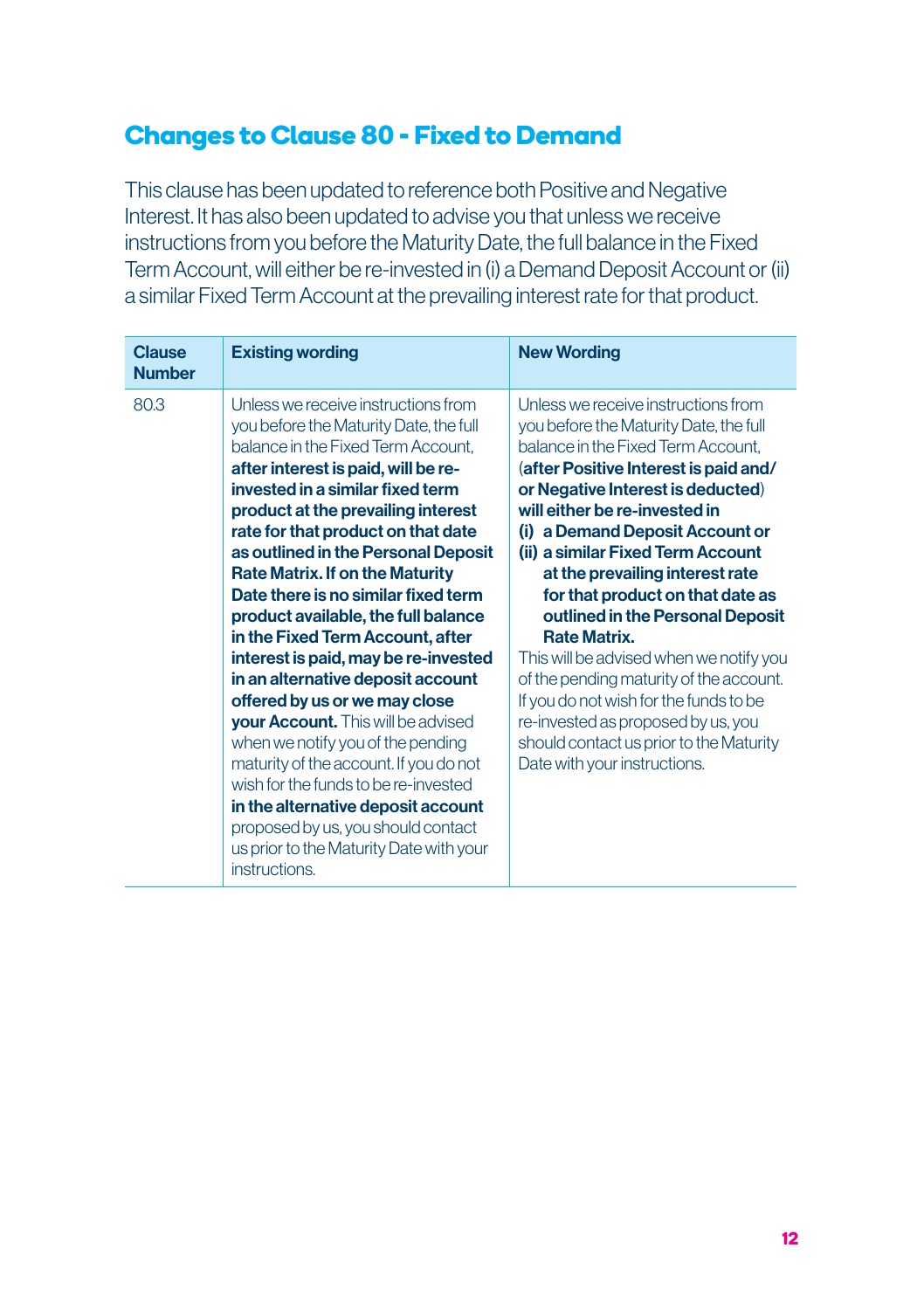## **Changes to Clause 84 - Additional Terms and Conditions for Particular Deposit Accounts**

These clauses have been updated to take in to account changes for particular Deposit Accounts, including the Standard Demand Deposit Account, Standard Fixed Rate Deposit, Current Account, Smart Access Demand Account, Select Access Demand Account, Fixed Rate Deposit Accounts, Regular Saver, Smart Move Online and Extra Regular Saver.

| <b>Clause</b><br><b>Number</b> | <b>Existing wording</b>                                                                                                                                                                      | <b>New Wording</b>                                                                                                                                                                                                                                                                                      |
|--------------------------------|----------------------------------------------------------------------------------------------------------------------------------------------------------------------------------------------|---------------------------------------------------------------------------------------------------------------------------------------------------------------------------------------------------------------------------------------------------------------------------------------------------------|
| 8412                           | Interest is credited to a Standard<br>Demand Deposit Account on closure<br>of the Account or in April and October<br>each year or such other dates as we at<br>our discretion may determine. | Any Positive Interest accrued is<br>credited to the Standard Demand<br>Deposit Account on closure of the<br>Account or in April and October each<br>year or such other dates as we may<br>at our discretion determine. Any<br>Negative Interest will be debited in<br>accordance with clause 78.7.2.    |
| 8424                           | Interest is credited to a Smart Access<br>Demand Account on closure of the<br>account or annually in December each<br>year or such other date as we at our<br>discretion may determine.      | <b>Any Positive Interest accrued</b><br>is credited to the Smart Access<br>Demand Account on closure of the<br>account or annually in December<br>each year or such other date as we<br>may at our discretion determine. Any<br>Negative Interest will be debited in<br>accordance with clause 78.7.2.  |
| 84.3.3                         | Interest is credited to a Select Access<br>Demand Account on closure of the<br>account or annually in December each<br>year or such other date as we at our<br>discretion may determine.     | <b>Any Positive Interest accrued</b><br>is credited to the Select Access<br>Demand Account on closure of the<br>account or annually in December<br>each year or such other date as we<br>may at our discretion determine. Any<br>Negative Interest will be debited in<br>accordance with clause 78.7.2. |
| 8443                           | Interest is credited to a Standard Fixed<br>Rate Deposit Account on maturity.                                                                                                                | <b>Positive Interest and Negative</b><br>Interest is credited and/or debited<br>to a Standard Fixed Rate Deposit<br>Account on maturity.                                                                                                                                                                |
| 8453                           | Interest is <b>credited</b> to a Fixed Rate<br>Deposit Account with Withdrawal<br>Facility on maturity.                                                                                      | <b>Positive Interest and Negative</b><br>Interest <b>accrued on</b> a Fixed Rate<br>Deposit Account with Withdrawal<br>Facility is credited and/or debited as<br>appropriate on maturity.                                                                                                               |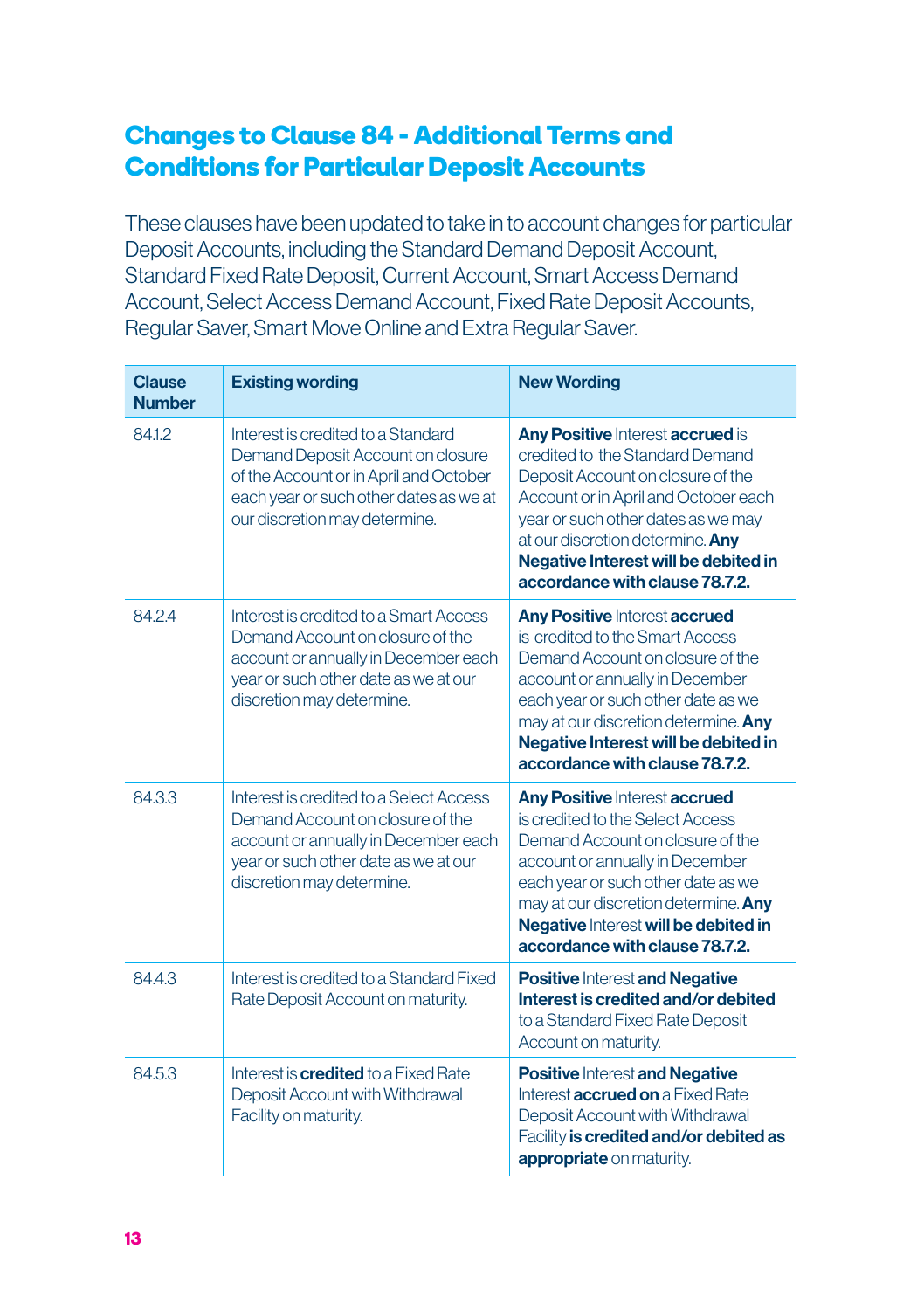| <b>Clause</b><br><b>Number</b> | <b>Existing wording</b>                                                                                                                                                                                                                                                                                                                                                                                                                                                                                                                                                                           | <b>New Wording</b>                                                                                                                                                                                                                                                                                                                                                                                                                                                                                                                                                                                                                                       |
|--------------------------------|---------------------------------------------------------------------------------------------------------------------------------------------------------------------------------------------------------------------------------------------------------------------------------------------------------------------------------------------------------------------------------------------------------------------------------------------------------------------------------------------------------------------------------------------------------------------------------------------------|----------------------------------------------------------------------------------------------------------------------------------------------------------------------------------------------------------------------------------------------------------------------------------------------------------------------------------------------------------------------------------------------------------------------------------------------------------------------------------------------------------------------------------------------------------------------------------------------------------------------------------------------------------|
| 84.8.13                        | Interest is credited to a Regular Saver<br>Account on closure of the account or<br>annually in December each year or<br>such other date as we at our discretion<br>may determine.                                                                                                                                                                                                                                                                                                                                                                                                                 | Any Positive Interest accrued is<br>credited to the Regular Saver Account<br>on closure of the account or annually<br>in December each year or such other<br>date as we may at our discretion<br>determine. Any Negative Interest<br>will be debited in accordance with<br>clause 78.7.2.                                                                                                                                                                                                                                                                                                                                                                |
| 84.9.3                         | Accrued interest may be transferred<br>to your Current Account on request. In<br>order to request same you may call us<br>on 1800 93 92 44, visit one of our Hubs<br>or send a written instruction. Only the<br>interest accrued may be withdrawn<br>in this manner and no withdrawal of<br>capital may be made during the term<br>of your Instant Interest Fixed Rate<br>Account. Interest withdrawals are<br>paid only to your Current Account and<br>will be transferred within 24 hours of<br>receipt of such an instruction (written<br>instructions must be fully completed<br>and signed). | Any accrued <b>Positive</b> Interest may be<br>transferred to your Current Account<br>on request. In order to request same<br>you may call us on 1800 93 92 44,<br>visit one of our Hubs or send a written<br>instruction. Only the <b>Positive</b> Interest<br>accrued may be withdrawn in this<br>manner and no withdrawal of capital<br>may be made during the term of your<br>Instant Interest Fixed Rate Account.<br><b>Positive</b> Interest withdrawals are<br>paid only to your Current Account and<br>will be transferred within 24 hours of<br>receipt of such an instruction (written<br>instructions must be fully completed<br>and signed). |
| 8410.6                         | Interest is calculated on a daily<br>basis on the cleared deposit<br><b>balance</b> and is credited to the Smart<br>Move Online Demand Account<br>annually in December each year or<br>such other date as we at our discretion<br>may determine.                                                                                                                                                                                                                                                                                                                                                  | Any Positive Interest accrued is<br>credited to the Smart Move Online<br>Demand Account annually in<br>December each year or such other<br>date as we may at our discretion<br>determine. Any Negative Interest<br>will be debited in accordance with<br>clause 78.7.2.                                                                                                                                                                                                                                                                                                                                                                                  |
| 84.11.11                       | Interest is credited to an Extra Regular<br>Saver Account on closure or annually<br>in December each year or such other<br>date as we at our discretion may<br>determine.                                                                                                                                                                                                                                                                                                                                                                                                                         | Any <b>Positive</b> Interest <b>accrued</b> is<br>credited to the Extra Regular Saver<br>Account on closure of the account<br>or annually in December each<br>year or such other date as we may<br>at our discretion determine. Any<br>Negative Interest will be debited in<br>accordance with clause 78.7.2.                                                                                                                                                                                                                                                                                                                                            |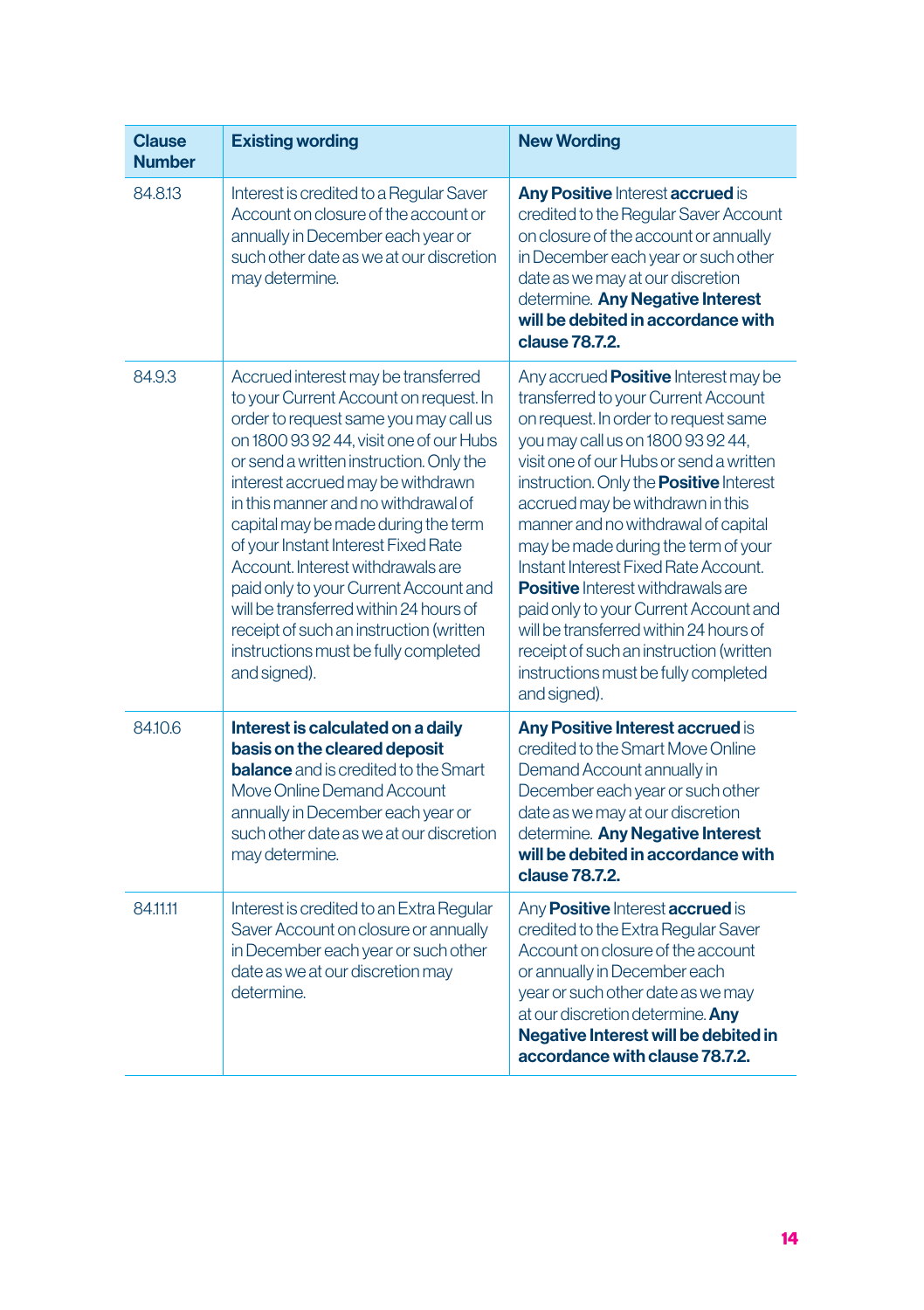| <b>Clause</b><br><b>Number</b> | <b>Existing wording</b>                                                                                                                                                                                                                                                                                                                   | <b>New Wording</b>                                                                                                                                                                                                                                                                               |
|--------------------------------|-------------------------------------------------------------------------------------------------------------------------------------------------------------------------------------------------------------------------------------------------------------------------------------------------------------------------------------------|--------------------------------------------------------------------------------------------------------------------------------------------------------------------------------------------------------------------------------------------------------------------------------------------------|
| 84.12.5                        | There is no maximum balance on<br>the Account. However, if the account<br>balance exceeds €100,000 (including<br>interest credited to the account).<br>the entire balance will earn interest<br>at the then prevailing Standard<br><b>Demand Deposit Account interest</b><br>rate in accordance with our Personal<br>Deposit Rate Matrix. | There is no maximum balance on<br>the Account. However, if the account<br>balance exceeds €100,000 (including<br>interest credited to the account), the<br>entire balance will earn interest at the<br>interest rate outlined in our Personal<br>Deposit Rate Matrix.                            |
| 841210                         | Interest is credited to an Extra 12<br>Month Fixed Rate Account on maturity.                                                                                                                                                                                                                                                              | <b>Positive Interest and Negative</b><br>Interest <b>accrued</b> to an Extra 12<br>month Fixed Rate Deposit <b>Account</b><br>is credited and/or debited as<br>appropriate on maturity.                                                                                                          |
| 84134                          | Interest is credited to your 35 Day<br>Notice Account on closure or annually<br>in December each year or such other<br>date as we at our discretion may<br>determine                                                                                                                                                                      | <b>Any Positive Interest accrued is</b><br>credited to the 35 Day Notice Account<br>on closure of the account or annually<br>in December each year or such other<br>date as we may at our discretion<br>determine. Any Negative Interest<br>will be debited in accordance with<br>clause 78.7.2. |

## **Changes to Clause 94 - Credit Card rewards**

This clause has been updated to advise you that we will provide you with at least 30 days notice of any withdrawal or amendment to the Credit Card reward feature.

| <b>Clause</b><br><b>Number</b> | <b>Existing wording</b>                                                                                                                                                                                                                                                                                                                                       | <b>New Wording</b>                                                                                                                                                                                                                                                                                                                                                                                                                                    |
|--------------------------------|---------------------------------------------------------------------------------------------------------------------------------------------------------------------------------------------------------------------------------------------------------------------------------------------------------------------------------------------------------------|-------------------------------------------------------------------------------------------------------------------------------------------------------------------------------------------------------------------------------------------------------------------------------------------------------------------------------------------------------------------------------------------------------------------------------------------------------|
| 94.5.4                         | We at our discretion may at anytime<br>withdraw or amend the reward feature<br>on your Credit Card account to<br>include without limitation changing the<br>percentage of the reward payable and/<br>or the category of purchases which are<br>eligible for the reward. We will provide<br>you with notice of any amendments<br>in accordance with Clause 18. | We may at our discretion at anytime<br>withdraw or amend the reward feature<br>on your Credit Card account to include<br>without limitation, changing the<br>percentage of the reward payable and/<br>or the category of purchases which are<br>eligible for the reward. We will provide<br>you with at least 30 days notice<br>of any withdrawal or amendment<br>to the reward feature by text,<br>email, letter or through our Digital<br>Services. |